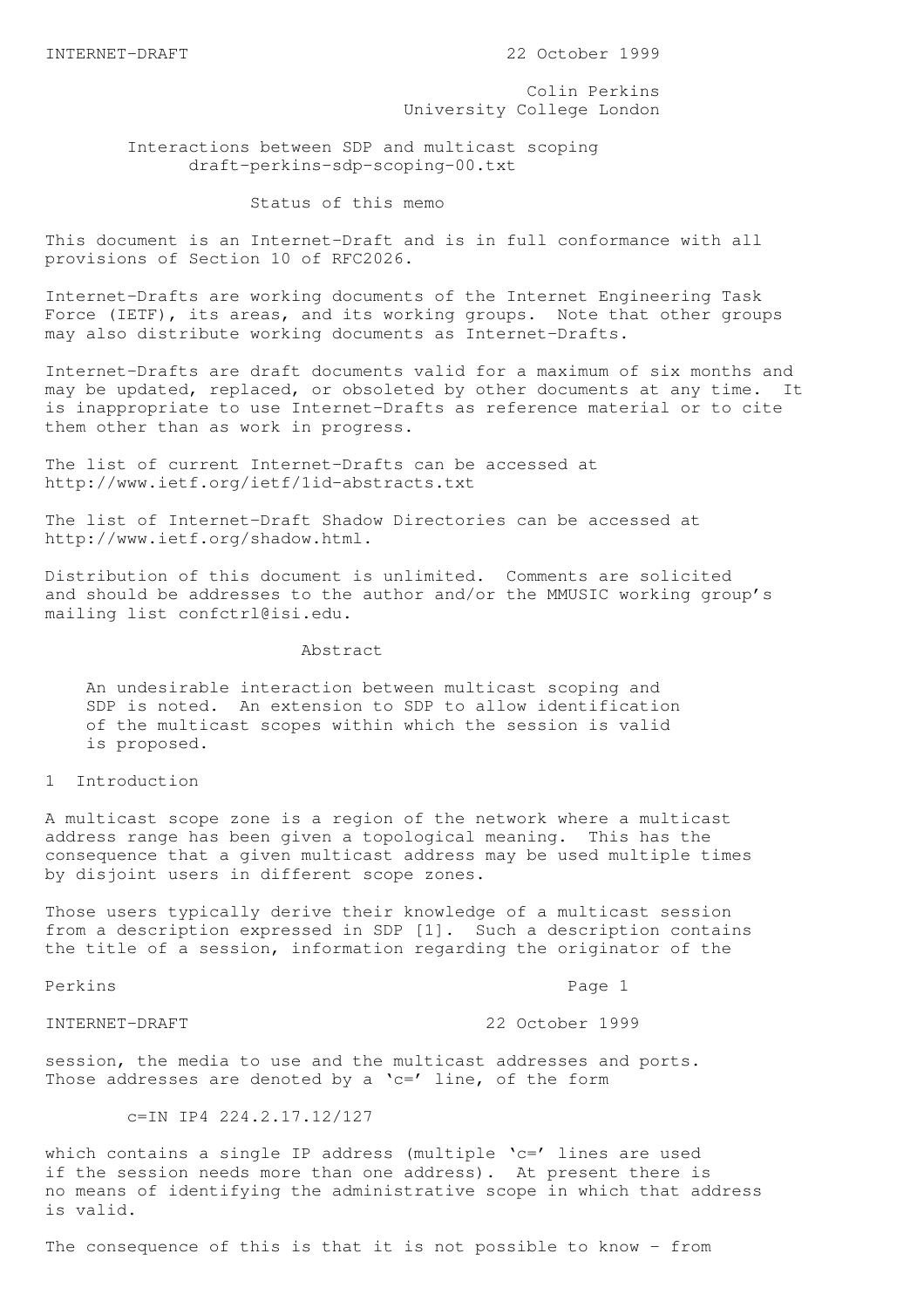a session description alone - if one can join a particular session. Indeed, it is possible that the addresses chosen for a session in one particular scope zone are being used for a totally different session in the scope where a user wishing to join the first session is located. This is clearly undesirable.

The obvious solution to this problem is to include a globally unique name for the administrative scope zone within the session description. For example, one may use an 'a=zone:' attribute in SDP:

> c=IN IP4 224.2.17.12/127 a=zone:foo

This relys on administrative scope zones having a globally unqiue name, which is discussed below.

An alternative is to ensure that a given SDP file is only available in the scope where it is valid. This may be achieved by announcing the session with SAP [2], since SAP announcements are sent on a per-scope multicast group. Of course, there are cases where the use of SAP is inappropriate (small, private sessions for example) so this is not a general solution.

2 Scope naming

The Multicast Zone Announcement Protocol, MZAP [3], is used to inform users of the administrative scopes they are within. MZAP provides two ways of identifying a scope:

o the scope name

o the zone ID

The scope name is defined, in MZAP, for ''human convenience'', and hence is not guaranteed to have any particular uniqueness. It cannot, therefore, be used as an identifier for the scope in session descriptions which are passed outside that scope.

Perkins Page 2

INTERNET-DRAFT 22 October 1999

We also note that the scope name is optional in MZAP ZAM packets, hence scopes may exist without a textual name (and are identified by their zone ID and the first multicast address assigned to that scope).

Use of the scope name as a globally unqiue identifier for an administrative scope zone would require

o the scope name to be mandatory

o an allocation policy for scope names

The requirement for mandatory scope names is simple to achieve in MZAP. An allocation policy is harder to define, but it may suffice to prefix the scope name with the fully qualified domain name of the 'owner' of the scope. This would need further consideration if this option is chosen.

The zone ID is defined as follows [3]:

 ''...the lowest IP address used by any ZBR [zone border router] for a particular zone for sourcing MZAP messages into that scope zone. The combination of this IP address and the first multicast address in the scope range serve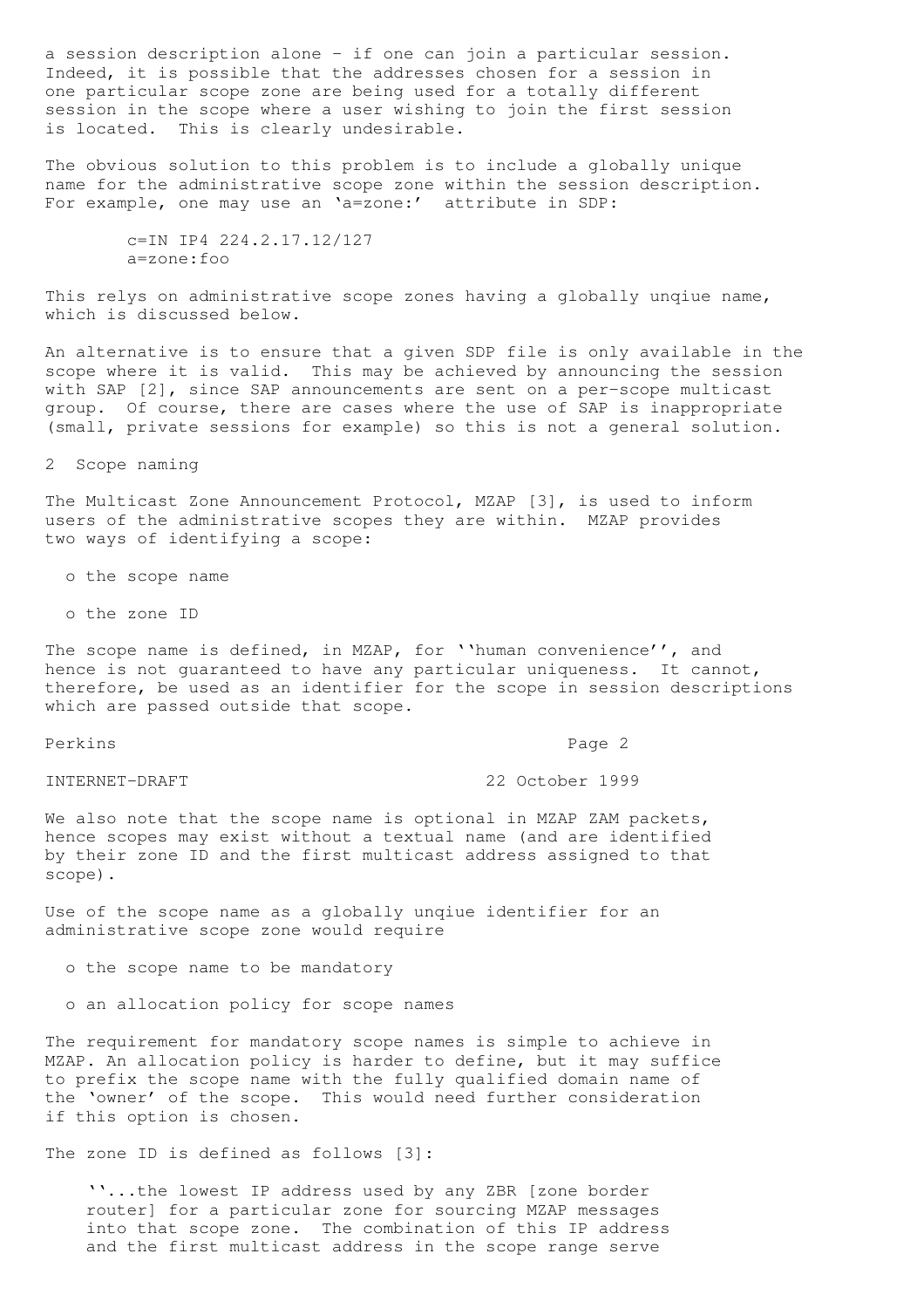to uniquely identify the scope zone. Each ZBR listens for messages from other ZBRs for the same boundary, and can determine the Zone ID based on the source addresses seen. The Zone ID may change over time as ZBRs come up and down.''

Unfortunately, as noted, the zone ID may change over time. This represents a problem in its use as a global identifier for the scope, although once the zone border routers have converged on their definition of the zone ID it will not change unless the set of routers which form the boundary of the scope changes. Since we expect administrative scope zones to be relatively static in nature, this is not expected to be a problem. If the zone ID is expected to change during the lifetime of a typical session, it may be necessary to define an additional, globally unique, zone identifier within MZAP.

Given these two options we recommend that the combination of zone ID and the first multicast address in the scope range is used as a unique identifer for the scope. This is shorter than the textual scope name (important when SDP is announced using SAP or other UDP based protocols), and avoids the need for a new allocation policy/registry for scope names.

The 'a=zone:' SDP attribute mentioned earlier hence needs to convery the following information: address family, zone ID and lowest multicast address in the range. For example:

Perkins Page 3

INTERNET-DRAFT 22 October 1999

 c=IN IP4 224.2.17.12/127 a=zone:IN IP4 224.2.17.0 128.16.64.32

An open issue is the scope assumed for session descriptions which don't contain an 'a=zone:' attribute: global or local?

3 Conclusions

We have identified an interaction between SDP and multicast scoping which can result in users of a session description using a multicast address which is invalid in the scope zone they are within. This can be avoided by including an identifier for the administrative scope zone in which the session is valid within the SDP. We present a defintion for that attribute.

4 Author's Address

Colin Perkins Department of Computer Science University College London Gower Street London WC1E 6BT United Kingdom

Email: c.perkins@cs.ucl.ac.uk

5 References

- [1] M. Handley and V. Jacobson, ''SDP: Session Description Protocol'', RFC2327, April 1998.
- [2] M. Handley, C. Perkins and E. Whelan, ''SAP: Session Announcement Protocol'', work in progress (internet draft), October 1999.

[3] M. Handley, D. Thaler and R. Kermode, ''Multicast-Scope Zone Announcement